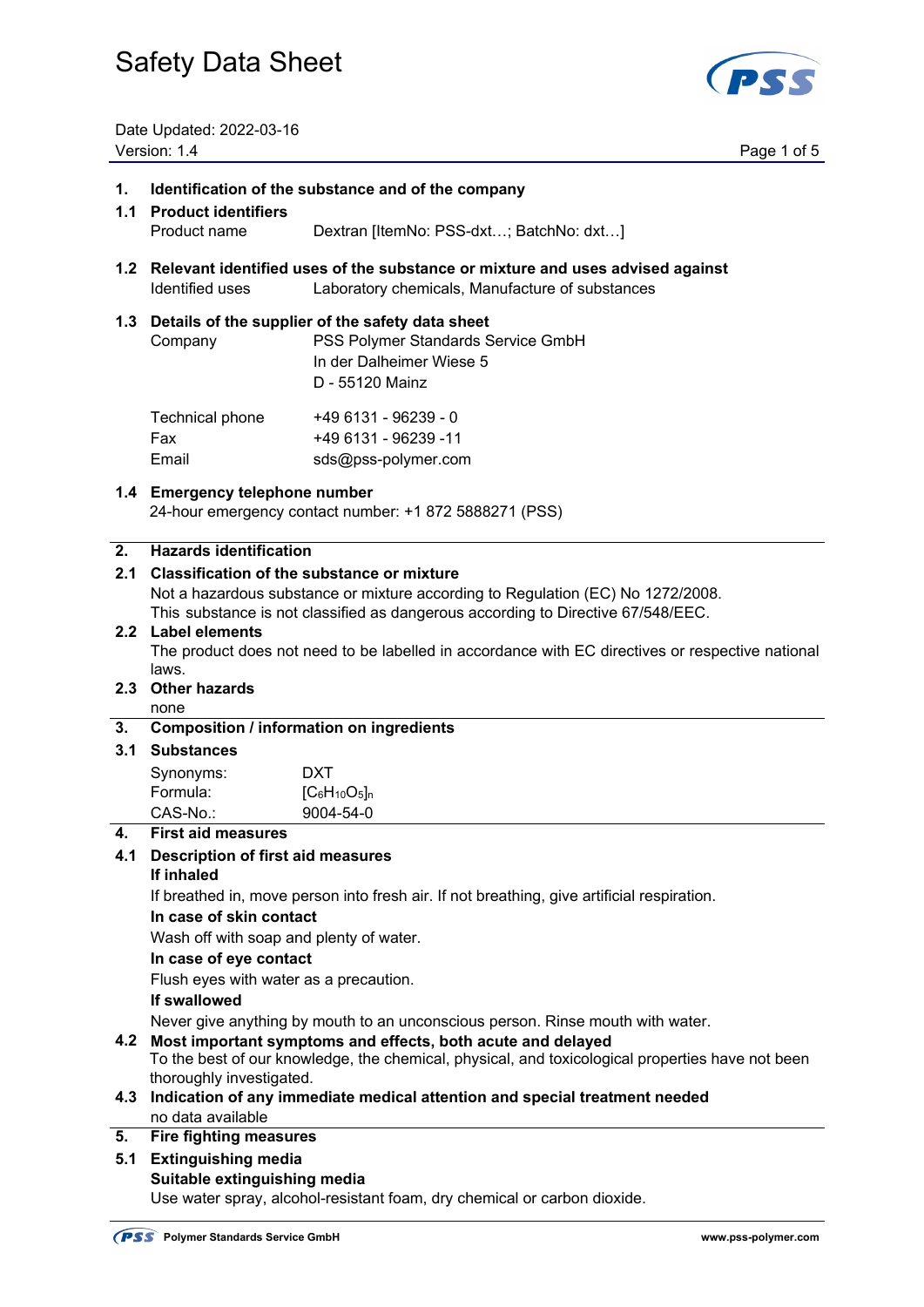Product name: Dextran Date Updated: 2022-03-16 Version: 1.4 Page 2 of 5



| 5.2 | Special hazards arising from the substance or mixture<br>Carbon oxides.                                                                                                                                                                                                                                                 |
|-----|-------------------------------------------------------------------------------------------------------------------------------------------------------------------------------------------------------------------------------------------------------------------------------------------------------------------------|
|     | 5.3 Advice for fire fighters<br>Wear self contained breathing apparatus for fire fighting if necessary.<br>5.4 Further information                                                                                                                                                                                      |
|     | no data available                                                                                                                                                                                                                                                                                                       |
| 6.  | <b>Accidental release measures</b>                                                                                                                                                                                                                                                                                      |
| 6.1 | Personal precautions, protective equipment and emergency procedures                                                                                                                                                                                                                                                     |
|     | Avoid dust formation. Avoid breathing vapors, mist or gas.                                                                                                                                                                                                                                                              |
|     | 6.2 Environmental precautions                                                                                                                                                                                                                                                                                           |
|     | Do not let product enter drains.                                                                                                                                                                                                                                                                                        |
|     | 6.3 Methods and materials for containment and cleaning up                                                                                                                                                                                                                                                               |
|     | Sweep up and shovel. Keep in suitable, closed containers for disposal.                                                                                                                                                                                                                                                  |
|     | 6.4 Reference to other sections                                                                                                                                                                                                                                                                                         |
|     | For disposal see section 13.                                                                                                                                                                                                                                                                                            |
| 7.  | <b>Handling and storage</b>                                                                                                                                                                                                                                                                                             |
| 7.1 | <b>Precautions for safe handling</b>                                                                                                                                                                                                                                                                                    |
|     | Provide appropriate exhaust ventilation at places where dust is formed. Normal measures for<br>preventive fire protection.                                                                                                                                                                                              |
|     | 7.2 Conditions for safe storage, including any incompatibilities                                                                                                                                                                                                                                                        |
|     | Store in cool place. Keep container tightly closed in a dry and well-ventilated place.<br>Hygroscopic; Store under inert gas.                                                                                                                                                                                           |
|     | 7.3 Specific end use(s)                                                                                                                                                                                                                                                                                                 |
|     | no data available                                                                                                                                                                                                                                                                                                       |
| 8.  | Exposure controls / personal protection                                                                                                                                                                                                                                                                                 |
| 8.1 | <b>Control parameters</b>                                                                                                                                                                                                                                                                                               |
|     | Components with workplace control parameters                                                                                                                                                                                                                                                                            |
| 8.2 | <b>Exposure controls</b>                                                                                                                                                                                                                                                                                                |
|     | Appropriate engineering controls                                                                                                                                                                                                                                                                                        |
|     | General industrial hygiene practice.                                                                                                                                                                                                                                                                                    |
|     | Personal protective equipment                                                                                                                                                                                                                                                                                           |
|     | <b>Eye/face protection</b>                                                                                                                                                                                                                                                                                              |
|     | Use equipment for eye protection tested and approved under appropriate government standards<br>such as NIOSH (US) or EN 166(EU).                                                                                                                                                                                        |
|     | <b>Skin protection</b>                                                                                                                                                                                                                                                                                                  |
|     | Handle with gloves. Gloves must be inspected prior to use. Use proper glove removal technique<br>(without touching glove's outer surface) to avoid skin contact with this product. Dispose of<br>contaminated gloves after use in accordance with applicable laws and good laboratory practices.<br>Wash and dry hands. |
|     | The selected protective gloves have to satisfy the specifications of EU Directive 89/686/EEC and<br>the standard EN 374 derived from it.                                                                                                                                                                                |
|     | <b>Body Protection</b>                                                                                                                                                                                                                                                                                                  |
|     | Choose body protection in relation to its type, to the concentration and amount of dangerous<br>substances, and to the specific work-place., The type of protective equipment must be selected<br>according to the concentration and amount of the dangerous substance at the specific workplace.                       |
|     | <b>Respiratory protection</b>                                                                                                                                                                                                                                                                                           |
|     | Respiratory protection is not required. Where protection from nuisance levels of dusts are<br>desired, use type N95 (US) or type P1 (EN 143) dust masks. Use respirators and components<br>tested and approved under appropriate government standards such as NIOSH (US) or CEN<br>(EU).                                |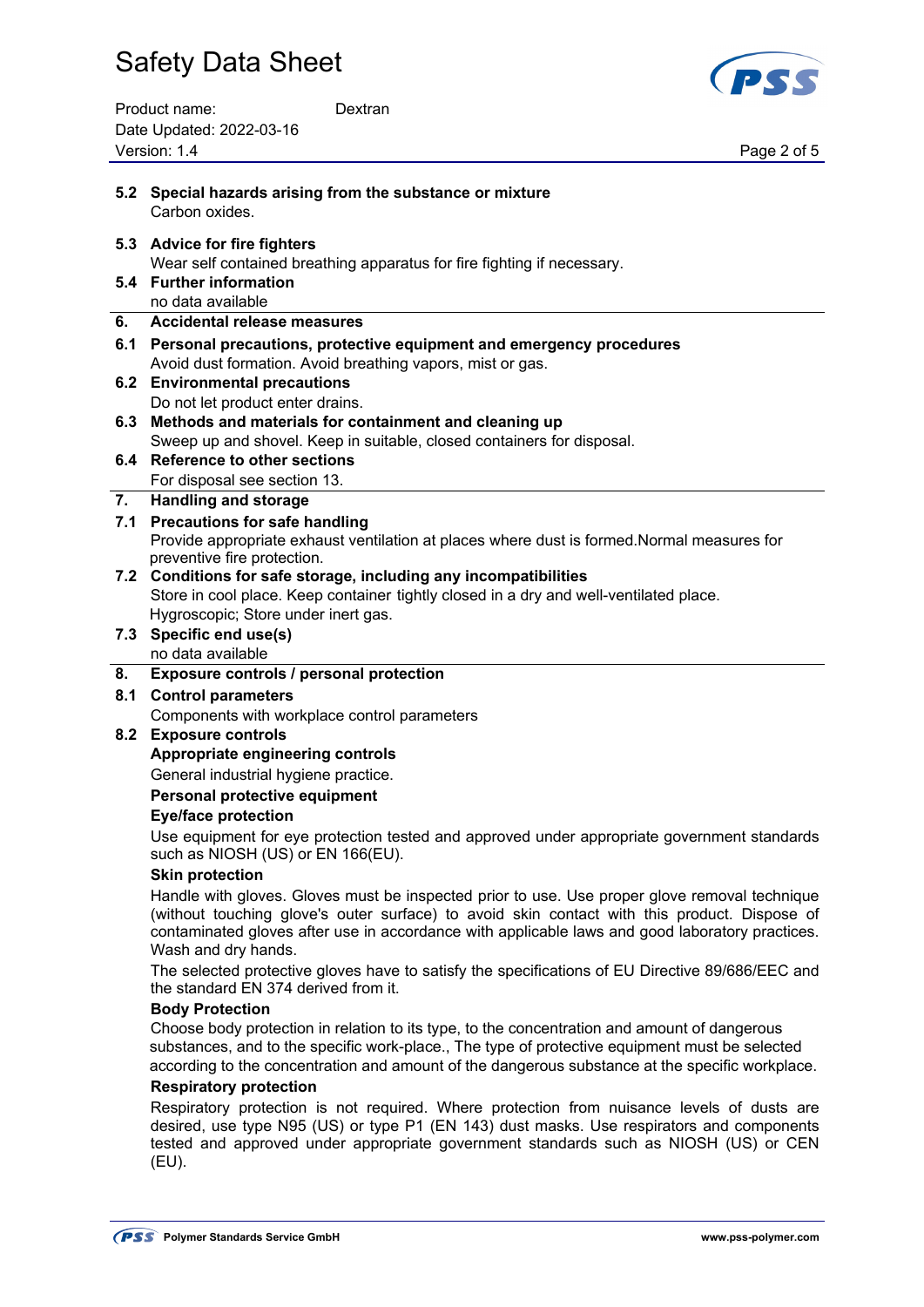Product name: Dextran Date Updated: 2022-03-16 Version: 1.4 Page 3 of 5



| 9.  | <b>Physical and chemical properties</b>                |                   |  |  |
|-----|--------------------------------------------------------|-------------------|--|--|
| 9.1 | Information on basic physical and chemical properties  |                   |  |  |
|     | Appearance                                             | Form: solid       |  |  |
|     | Odour                                                  | no data available |  |  |
|     | <b>Odour Threshold</b>                                 | no data available |  |  |
|     | рH                                                     | no data available |  |  |
|     | Melting point/freezing point                           | no data available |  |  |
|     | Initial boiling point and boiling range                | no data available |  |  |
|     | <b>Flash Point</b>                                     | no data available |  |  |
|     | <b>Evaporation rate</b>                                | no data available |  |  |
|     | Flammability                                           | no data available |  |  |
|     | Upper/lower flammability or explosive limits           | no data available |  |  |
|     | Vapour pressure                                        | no data available |  |  |
|     | Vapour density                                         | no data available |  |  |
|     | Relative density                                       | no data available |  |  |
|     | Water solubility                                       | no data available |  |  |
|     | Partition coefficient: n- Octanol/Water                | no data available |  |  |
|     | Auto ignition temperature                              | no data available |  |  |
|     | Decomposition temperature                              | no data available |  |  |
|     | Viscosity                                              | no data available |  |  |
|     | <b>Explosive properties</b>                            | no data available |  |  |
|     | Oxidizing properties                                   | no data available |  |  |
|     | 9.2 Other safety information                           |                   |  |  |
|     | no data available                                      |                   |  |  |
|     | 10. Stability and reactivity                           |                   |  |  |
|     | 10.1 Reactivity                                        |                   |  |  |
|     | no data available                                      |                   |  |  |
|     | <b>10.2 Chemical stability</b>                         |                   |  |  |
|     | no data available                                      |                   |  |  |
|     | 10.3 Possibility of hazardous reactions                |                   |  |  |
|     | no data available                                      |                   |  |  |
|     | <b>10.4 Conditions to avoid</b>                        |                   |  |  |
|     | no data available                                      |                   |  |  |
|     | 10.5 Incompatible materials<br>Strong oxidizing agents |                   |  |  |
|     | 10.6 Hazardous decomposition products                  |                   |  |  |
|     | Other decomposition products - no data available       |                   |  |  |
|     | 11. Toxicological information                          |                   |  |  |
|     | 11.1 Information on toxicological effects              |                   |  |  |
|     | <b>Acute toxicity</b>                                  |                   |  |  |
|     | no data available                                      |                   |  |  |
|     | <b>Skin corrosion/irritation</b>                       |                   |  |  |
|     | no data available                                      |                   |  |  |
|     | Serious eye damage/eye irritation                      |                   |  |  |
|     | no data available                                      |                   |  |  |
|     | Respiratory or skin sensitisation                      |                   |  |  |
|     | no data available                                      |                   |  |  |
|     | <b>Germ cell mutagenicity</b>                          |                   |  |  |

no data available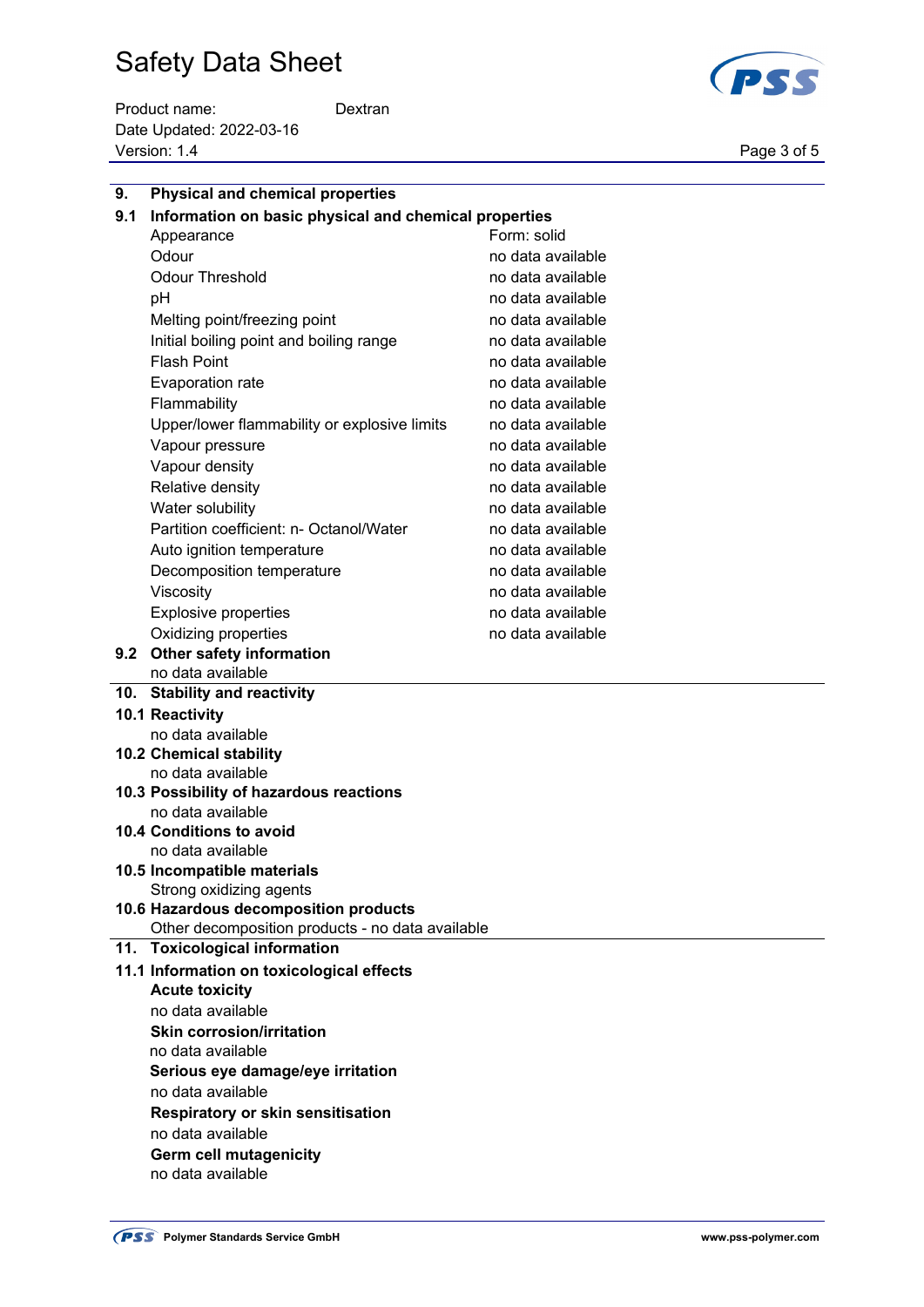



| Carcinogenicity                               |                                                                                                                                                                                                                                                                |  |  |  |
|-----------------------------------------------|----------------------------------------------------------------------------------------------------------------------------------------------------------------------------------------------------------------------------------------------------------------|--|--|--|
| Carcinogenicity - rat - Intraperitoneal       |                                                                                                                                                                                                                                                                |  |  |  |
|                                               | Tumorigenic:Neoplastic by RTECS criteria. Skin and Appendages: Other: Tumors. Tumorigenic                                                                                                                                                                      |  |  |  |
| Effects: Uterine tumors.                      |                                                                                                                                                                                                                                                                |  |  |  |
| Carcinogenicity - mouse - Subcutaneous        |                                                                                                                                                                                                                                                                |  |  |  |
|                                               | Tumorigenic:Equivocal tumorigenic agent by RTECS criteria. Liver:Tumors. Endocrine:Tumors.<br>IARC: No component of this product present at levels greater than or equal to 0.1% is identified<br>as probable, possible or confirmed human carcinogen by IARC. |  |  |  |
| <b>Reproductive toxicity</b>                  |                                                                                                                                                                                                                                                                |  |  |  |
| no data available                             |                                                                                                                                                                                                                                                                |  |  |  |
|                                               |                                                                                                                                                                                                                                                                |  |  |  |
| no data available                             | Specific target organ toxicity - single exposure                                                                                                                                                                                                               |  |  |  |
|                                               |                                                                                                                                                                                                                                                                |  |  |  |
| no data available                             | Specific target organ toxicity - repeated exposure                                                                                                                                                                                                             |  |  |  |
|                                               |                                                                                                                                                                                                                                                                |  |  |  |
| <b>Aspiration hazard</b><br>no data available |                                                                                                                                                                                                                                                                |  |  |  |
| <b>Potential health effects</b>               |                                                                                                                                                                                                                                                                |  |  |  |
| <b>Inhalation</b>                             | May be harmful if inhaled. May cause respiratory tract irritation.                                                                                                                                                                                             |  |  |  |
| Ingestion                                     | May be harmful if swallowed.                                                                                                                                                                                                                                   |  |  |  |
| <b>Skin</b>                                   | May be harmful if absorbed through skin. May cause skin irritation.                                                                                                                                                                                            |  |  |  |
| <b>Eyes</b>                                   | May cause eye irritation.                                                                                                                                                                                                                                      |  |  |  |
| <b>Signs and Symptoms of Exposure</b>         |                                                                                                                                                                                                                                                                |  |  |  |
|                                               | To the best of our knowledge, the chemical, physical, and toxicological properties have not been                                                                                                                                                               |  |  |  |
| thoroughly investigated.                      |                                                                                                                                                                                                                                                                |  |  |  |
| <b>Additional Information</b>                 |                                                                                                                                                                                                                                                                |  |  |  |
| <b>RTECS: Not available</b>                   |                                                                                                                                                                                                                                                                |  |  |  |
| 12. Ecological information                    |                                                                                                                                                                                                                                                                |  |  |  |
| <b>12.1 Toxicity</b>                          |                                                                                                                                                                                                                                                                |  |  |  |
| no data available                             |                                                                                                                                                                                                                                                                |  |  |  |
| 12.2 Persistence and degradability            |                                                                                                                                                                                                                                                                |  |  |  |
| no data available                             |                                                                                                                                                                                                                                                                |  |  |  |
| 12.3 Bioaccumulative potential                |                                                                                                                                                                                                                                                                |  |  |  |
| no data available                             |                                                                                                                                                                                                                                                                |  |  |  |
| 12.4 Mobility in soil                         |                                                                                                                                                                                                                                                                |  |  |  |
| no data available                             |                                                                                                                                                                                                                                                                |  |  |  |
|                                               |                                                                                                                                                                                                                                                                |  |  |  |
| 12.5 Results of PBT and vPvB assessment       |                                                                                                                                                                                                                                                                |  |  |  |
| no data available                             |                                                                                                                                                                                                                                                                |  |  |  |
| 12.6 Other adverse effects                    |                                                                                                                                                                                                                                                                |  |  |  |
| no data available                             |                                                                                                                                                                                                                                                                |  |  |  |
| 13. Disposal considerations                   |                                                                                                                                                                                                                                                                |  |  |  |
| 13.1 Waste treatment methods                  |                                                                                                                                                                                                                                                                |  |  |  |
| <b>Product</b>                                |                                                                                                                                                                                                                                                                |  |  |  |
|                                               | Offer surplus and non-recyclable solutions to a licensed disposal company.                                                                                                                                                                                     |  |  |  |
| <b>Contaminated packaging</b>                 |                                                                                                                                                                                                                                                                |  |  |  |
| Dispose of as unused product.                 |                                                                                                                                                                                                                                                                |  |  |  |
| 14. Transport information                     |                                                                                                                                                                                                                                                                |  |  |  |
| 14.1 UN number                                |                                                                                                                                                                                                                                                                |  |  |  |
| ADR/RID: -                                    | IMDG: -<br>IATA: -                                                                                                                                                                                                                                             |  |  |  |
| 14.2 UN proper shipping name                  |                                                                                                                                                                                                                                                                |  |  |  |
| ADR/RID:<br>IMDG:                             | Not dangerous goods<br>Not dangerous goods                                                                                                                                                                                                                     |  |  |  |